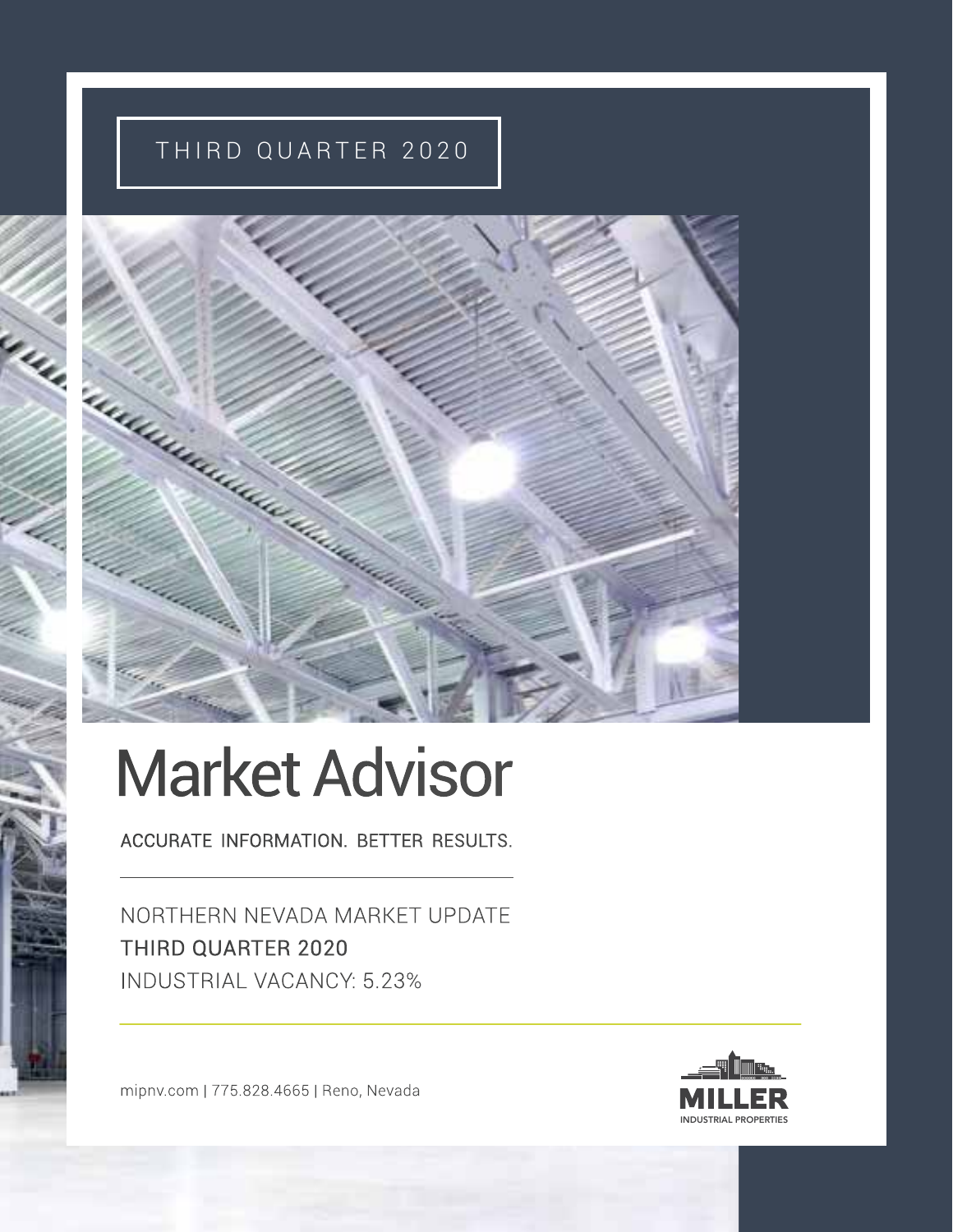#### Q3-2020: NEVADA INDUSTRIAL MARKET SHOWS ITS STRENGTH

As the 2020 Covid-19 Pandemic continues to cause stress and uncertainty in many areas of our personal lives and in our careers and businesses, the northern Nevada industrial real estate market has dusted itself off and is now steam rolling along. While our market saw a hiccup or two in April and May, by the thirdquarter of 2020 we are again hitting on all cylinders. The number of transactions in Q3 doubled from the number of transactions in Q2-2020 and absorption increased by 65% over the previous quarter and 30% over the five-year running absorption average.

While 2019 had strong market absorption that drove the vacancy rate down, the third quarter of 2020 achieved double the absorption as the third quarter of 2019. Although the return to market space was at just about the five-year running average of 900,000 SF, the amount of added new construction was only slightly over half of the five-year average at 436,000 SF. These factors resulted in a full point drop in the overall market vacancy rate from 6.22% in Q2-2020 to 5.2% in Q3- 2020.

As vacancy in the northern Nevada industrial real estate market continues to drop, market lease rates will inevitably continue to creep upwards. We continue to see a strong demand in all size ranges, especially for the newest locations, which have continued to be absorbed as quickly as they are built. Building and portfolio owners continue filling their vacancies with longer term, credit tenants at, or very close to, asking rates. Prospective tenants and businesses who are looking to enter the Reno-Sparks market and are seeking anything less than a five-year lease term, those with shaky credit and financials, and startup companies are finding it increasingly challenging to locate a landlord willing to accept them. Northern



Nevada remains a very landlord friendly industrial market where transactions are based on term length, tenant size, length of time in business, and credit strength.

Going forward, we may see a bit of slowdown in new property development. This slowdown is primarily due to the latest development areas becoming built out, with little land available for new construction. It is also difficult to predict how willing institutional funding will be to venture into new \$50-\$100 Million project until we begin to see a continued trend of virus decline and until the United States economy begins to show signs of being less volatile. If these institutional funding sources start to pump the brakes on their commercial real estate investment portfolios and the current demand remains constant, it is safe to say that we can expect to see a fairly rapid market shift with continued rising prices, increased selectivity on tenants and sudden shortages in Class A product with tenants experiencing a competition to secure the most desirable spaces as they come available.

# Quick Trends THIRD QUARTER 2020

#### **LEASE RATES**

Mild increase in lease rates.



#### **VACANCY**

Q2 2020: 6.22%

Spotty inventory over some size ranges.

Q3 2020: 5.23%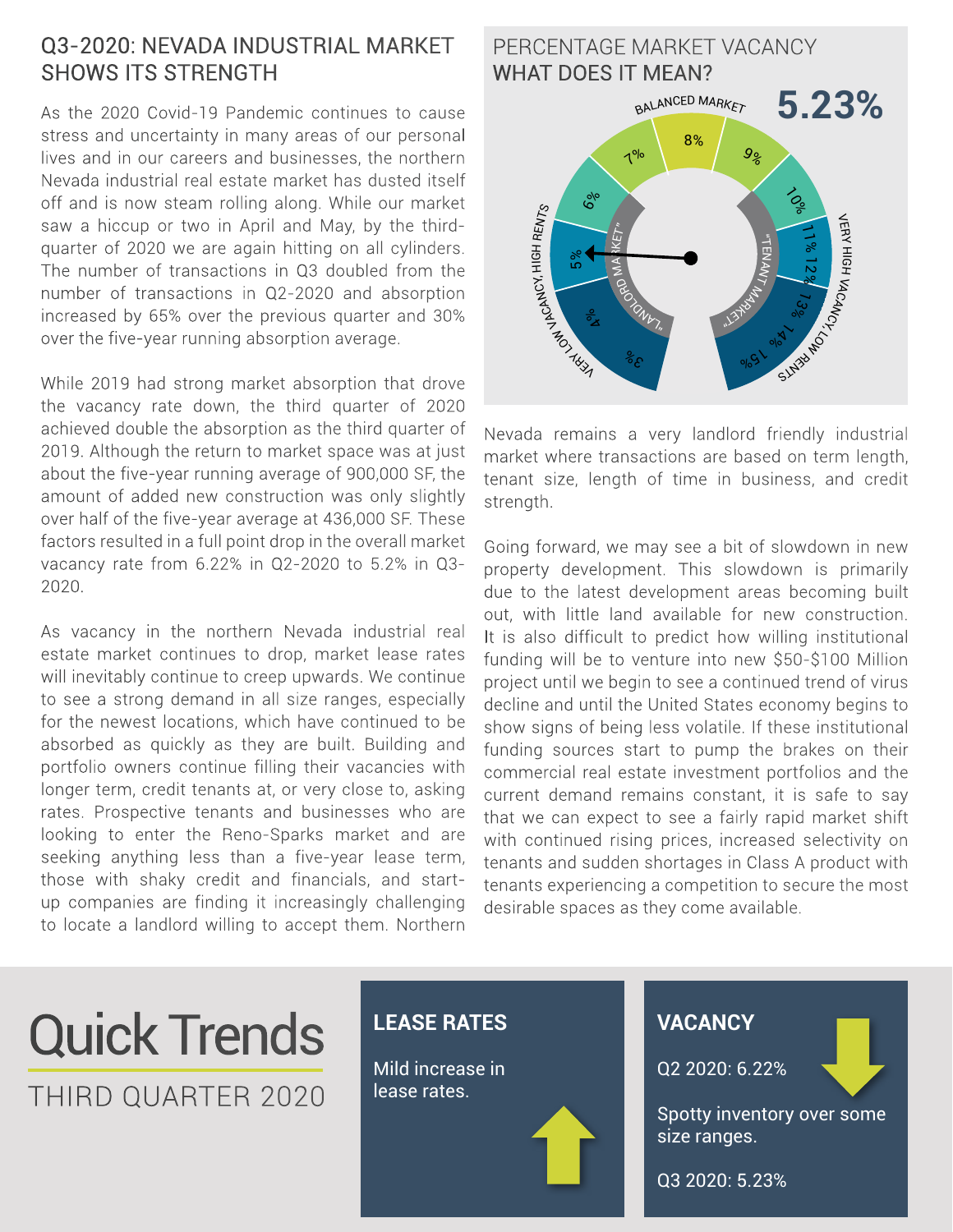# HISTORIC VACANCY CURRENT QUARTER VACANCY ANALYSIS



- 16% LOWER than Q2 2020 (6.22%)
- 38% LOWER than Q3 2019 (8.48%)
- 28% LOWER than quarterly 5-year average (7.31%)





HISTORIC GROSS & NET ABSORPTION  $\overline{\phantom{0}}$ 5-YR NET AVG. GROSS **NET** 4,000,000 3,000,000 2,000,000 1,000,000 0 -1,000,000 04.2017 **POSTONY** 02 2020<br>02 2020 <sup>9</sup>69ء <sup>6</sup>روء <sup>6</sup>روء <sup>6</sup>روء <sup>6</sup>روء <sup>9</sup>روء <sup>8</sup>روء <sup>8</sup>روء <sup>9</sup>روء<br>څو <sup>6</sup>رو <sup>7</sup>وه <sup>6</sup>رو <sup>6</sup>رو <sup>7</sup>رو <sup>7</sup>فو گور

CURRENT QUARTER NET ABSORPTION ANALYSIS



### Net Absorption: 1,341,558 SF

- 36.5% **HIGHER** than 02 2020
- 1.5x HIGHER than 03 2019
- 39% HIGHER than quarterly 5-year average

Net Absorption: The measure of gross absorption less the space that tenants vacated and the new, vacant construction.

#### **CONSTRUCTION**

Continued large buildto-suit and speculative construction.

## **MARKET VELOCITY**

Solid demands continue.



#### **OUTLOOK**

Increased demand is greater than supply, yielding low inventory and increased lease rates.